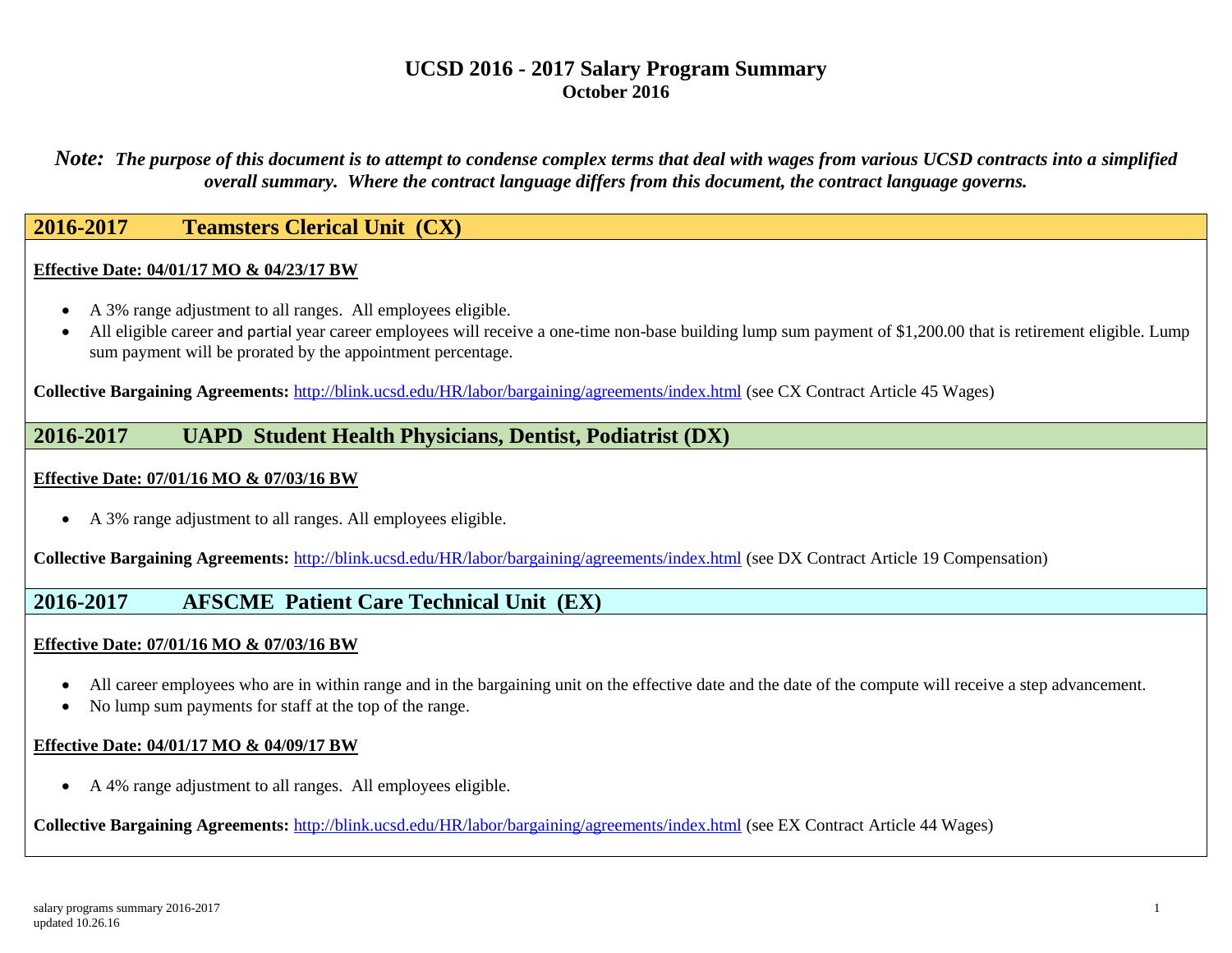# **2016-2017 UPTE Health Care Professional Unit (HX)**

### **Effective Date: 01/01/17 MO & 01/01/17 BW**

- A 4% range adjustment to all ranges. All employees eligible.
- No lump sum payments for employees over the range maximum.
- Step Increase eligible HX employees will receive a step advance if they have the relevant years of experience to advance to the next step.
- No lump sum payments for employees at the max or over the maximum of the salary range.

**Collective Bargaining Agreements:** <http://blink.ucsd.edu/HR/labor/bargaining/agreements/index.html> (see HX Contract Article 5 Compensation)

## **2016-2017 SETC Skilled Crafts Unit (K6)**

#### **Effective Date: 04/09/17 BW**

- A 6% range adjustment to all ranges. All employees eligible.
- All eligible employees will receive a one-time lump sum payment of \$2,060.00 that is retirement eligible.

**Collective Bargaining Agreements:** <http://blink.ucsd.edu/HR/labor/bargaining/agreements/index.html> (see K6 Contract Article 43 Wages)

### **2016-2017 CNA Nurses Unit (NX)**

#### **Effective Date: 07/01/16 MO & 07/03/16 BW**

- All NX employees on a step structure and currently on steps 1-14 will receive a one-step increase.
- Nurses currently on step 15 will be reviewed for possible advancement to step 16 (which requires 15 years of licensed nursing experience and 10 years UC experience). Nurses currently at step 16 will be reviewed for possible advancement to step 17 (which requires 20 years of licensed nursing experience and 15 years UC experience). Nurses currently at step 17 will be reviewed for possible advancement to step 18 (which requires 25 years of licensed nursing experience and 20 years UC experience).
- Advancements to step 16-18 will be determined by departments.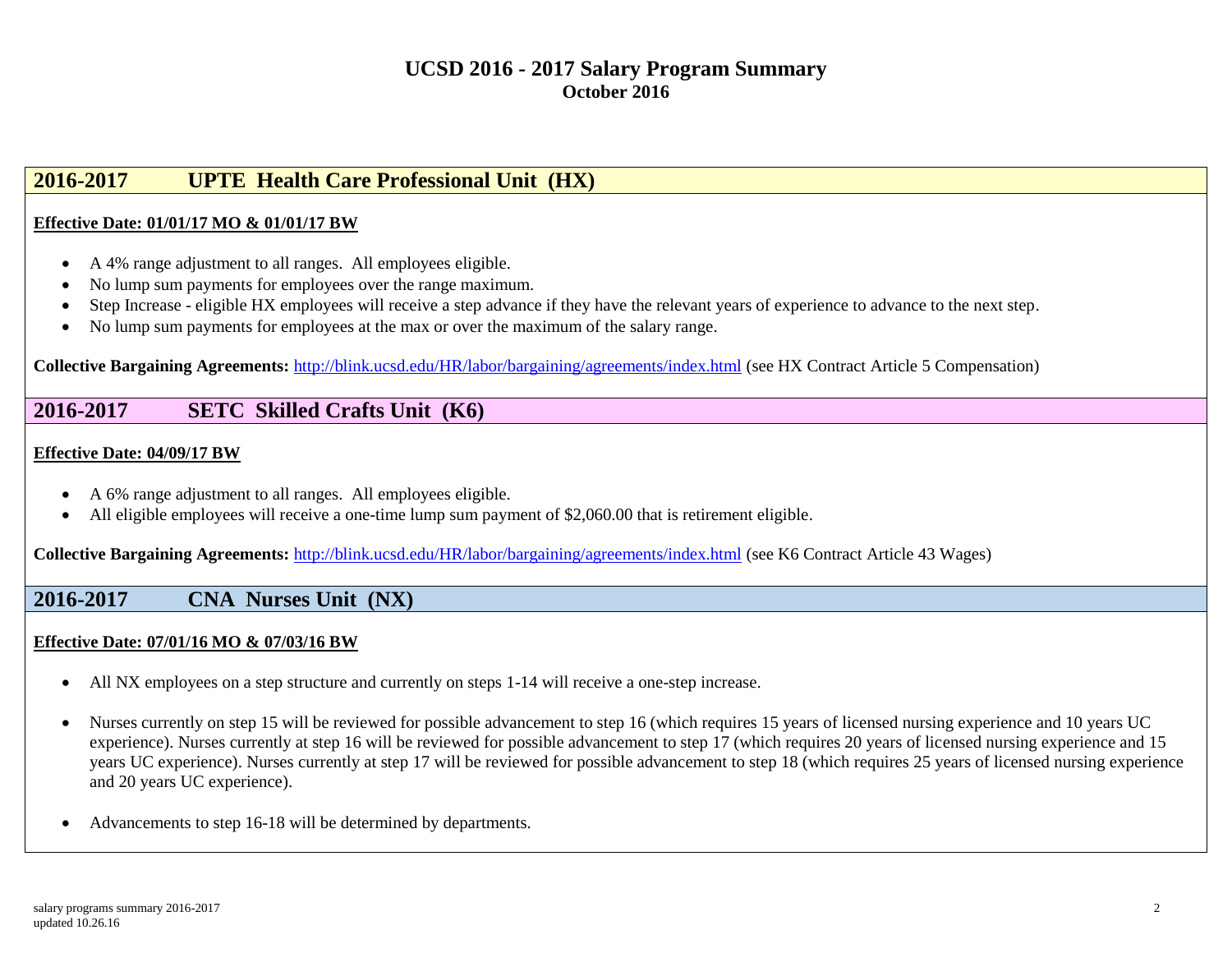# **2016-2017 CNA Nurses Unit (NX)**

#### **Effective Date: 01/01/17 MO & 01/01/17 BW**

A 4% range adjustment to all ranges. All employees eligible.

**Collective Bargaining Agreements:** <http://blink.ucsd.edu/HR/labor/bargaining/agreements/index.html> (see NX Contract Article 40 Wages)

### **2016-2017 FUPOA Police Unit (PA)**

#### **Effective Date: 06/19/16 BW & 07/01/16 MO**

A 3% range adjustment to all ranges. All employees eligible.

**Collective Bargaining Agreements:** <http://blink.ucsd.edu/HR/labor/bargaining/agreements/index.html> (see PA Contract Article 29 Wages)

### **2016-2017 UPTE Research Unit (RX)**

#### **Effective Date: 10/01/16 MO & 10/6/16 BW**

A 3% range adjustment to all ranges. All employees eligible.

**Collective Bargaining Agreements:** <http://blink.ucsd.edu/HR/labor/bargaining/agreements/index.html> (see RX Contract Article 6 Compensation)

### **2016-2017 AFSCME Service Unit (SX)**

#### **Effective Date: 07/01/16 MO & 07/03/16 BW**

- Step Increase eligible SX employees who are within range will receive a step advancement.
- No lump sum payments for employees at the max or over the maximum of the salary range.

**Collective Bargaining Agreements:** <http://blink.ucsd.edu/HR/labor/bargaining/agreements/index.html> (see SX Contract Article 44 Wages)